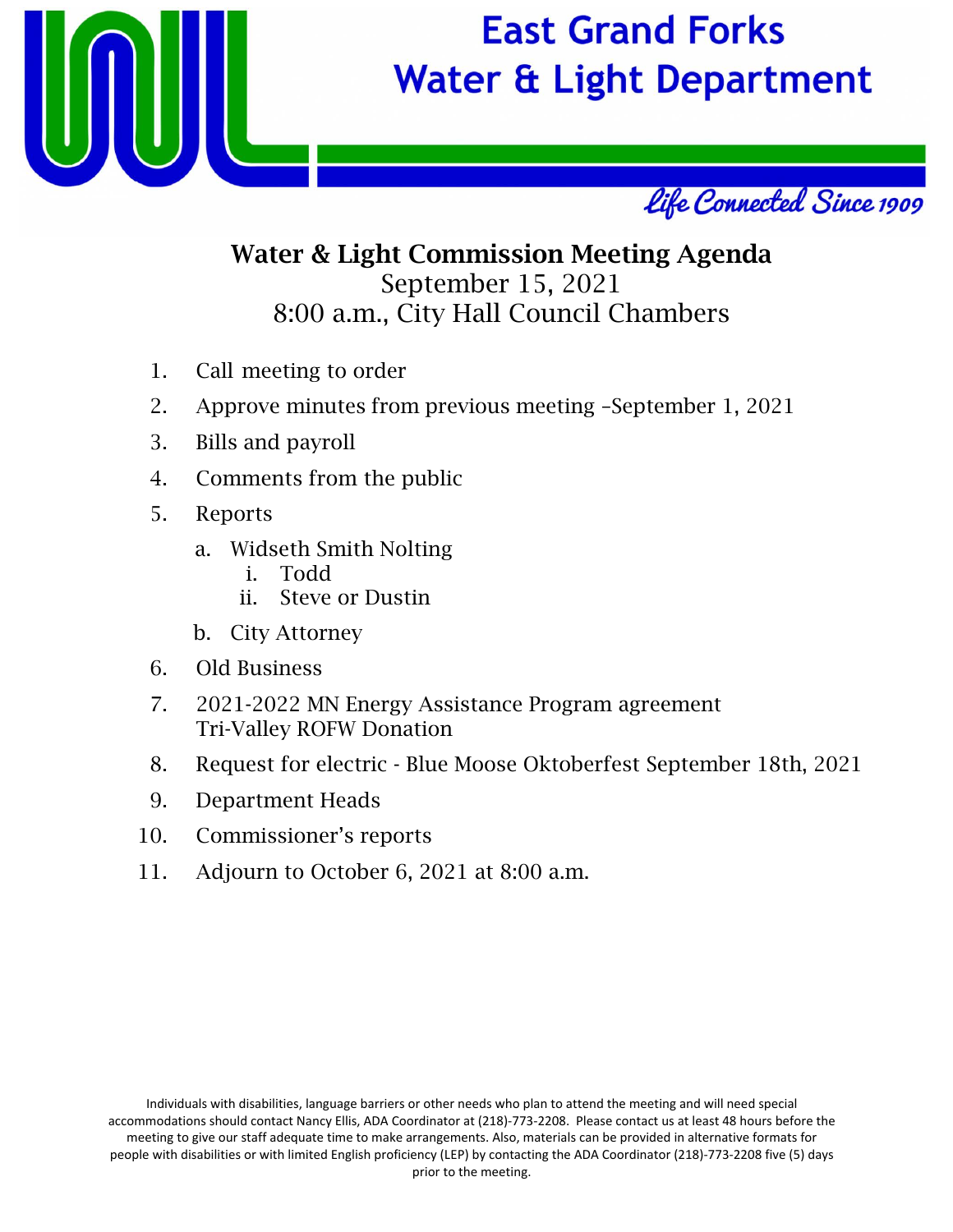Minutes of the regular meeting of the Water, Light, Power and Building Commission of the City of East Grand Forks, Minnesota on September 1, 2021 at 8:00 a.m held in the City Council Chambers at City Hall.

Present: Grinde, Beauchamp, Quirk, DeMers Absent: None

Also present: Keith Mykleseth, Brian Johnson, Jeff Olson, Todd Forster, Brianna Feil, and Kevin Hatcher.

It was moved by Commissioner Beauchamp seconded by Commissioner Quirk that the minutes of the previous regular meeting of August 18, 2021, be approved as read. Voting Aye: Grinde, Beauchamp, Quirk, DeMers Voting Nay: None

It was moved by Commissioner Quirk seconded by Commissioner Beauchamp to authorize the Secretary to issue payment of the recommended bills and payroll in the amount of \$295,817.66. Voting Aye: Grinde, Beauchamp, Quirk, DeMers Voting Nay: None

It was moved by Commissioner Quirk seconded by Commissioner Beauchamp to approve the 2021-2022 Heatshare Program Agreement with the Salvation Army and a donation of \$2000 for the Heatshare Program.

Voting Aye: Grinde, Beauchamp, Quirk, DeMers Voting Nay: None

It was moved by Commissioner Quirk seconded by Commissioner Beauchamp to approve the 2022 Operations and Maintenance Budget and the 5 year Capital Plan. Voting Aye: Grinde, Beauchamp, Quirk, DeMers Voting Nay: None

It was moved by Commissioner Beauchamp seconded by Commissioner Quirk to adjourn at 8:40 a.m. to the next regular meeting on September 15, 2021 at 8:00 am to be held in the City Council Chambers at City Hall.

Voting Aye: Grinde, Beauchamp, Quirk, DeMers Voting Nay: None

> Lori Maloney Commission Secretary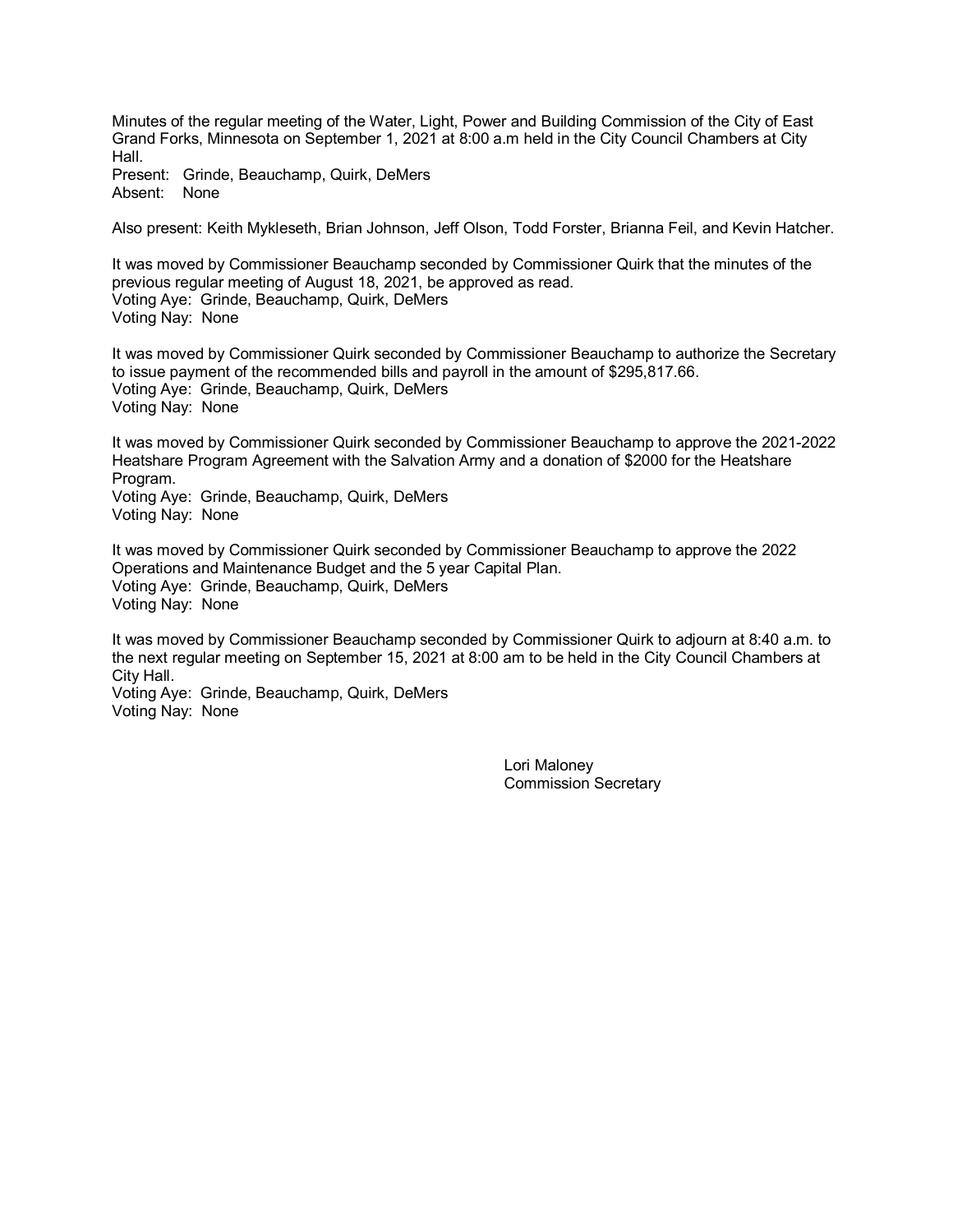### Accounts Payable

### Check Register Totals Only

Printed: 9/10/2021 - 3:44 PM User: bfeil



P. O. Box 373 East Grand Forks, MN 56721 (218) 773-2483

| <b>Check</b> | <b>Vendor Name</b><br><b>Date</b><br><b>Vendor No</b> |                                | <b>Amount</b>                       | <b>Voucher</b>  |                  |
|--------------|-------------------------------------------------------|--------------------------------|-------------------------------------|-----------------|------------------|
| 517033       | 09/15/2021                                            | <b>ACM502</b>                  | Acme Electric Companies             | 38.15           | $\boldsymbol{0}$ |
| 517034       | 09/15/2021                                            | <b>AES500</b>                  | Advanced Engineering and Environme  | 2,571.75        | $\boldsymbol{0}$ |
| 517035       | 09/15/2021                                            | AQU501                         | Aqua-Pure Inc                       | 8,691.47        | $\boldsymbol{0}$ |
| 517036       | 09/15/2021                                            | <b>BAT501</b>                  | Batteries + Bulbs                   | 192.92          | $\boldsymbol{0}$ |
| 517037       | 09/15/2021                                            | <b>BOR501</b>                  | Border States Electric Supply       | 1,215.74        | $\boldsymbol{0}$ |
| 517038       | 09/15/2021                                            | <b>BUS501</b>                  | <b>Business Essentials</b>          | 672.68          | $\boldsymbol{0}$ |
| 517039       | 09/15/2021                                            | <b>COM500</b>                  | Commissioner of Revenue             | 56,007.00       | $\boldsymbol{0}$ |
| 517040       | 09/15/2021                                            | <b>COP500</b>                  | Copy Cat Printing                   | 165.00          | $\boldsymbol{0}$ |
| 517041       | 09/15/2021                                            | <b>COR503</b>                  | Core & Main                         | 258.20          | $\boldsymbol{0}$ |
| 517042       | 09/15/2021                                            | <b>CUS501</b>                  | Custom Aire Inc                     | 204.00          | $\boldsymbol{0}$ |
| 517043       | 09/15/2021                                            | <b>DCR501</b>                  | Donald Coulter                      | 175.00          | $\boldsymbol{0}$ |
| 517044       | 09/15/2021                                            | <b>DDA501</b>                  | DDA Human Resources, Inc.           | 150.00          | $\boldsymbol{0}$ |
| 517045       | 09/15/2021                                            | <b>DIA501</b>                  | Diamond Cleaning Supply             | 214.52          | $\boldsymbol{0}$ |
| 517046       | 09/15/2021                                            | <b>EGF501</b>                  | <b>EGF City</b>                     | 509,107.88      | $\boldsymbol{0}$ |
| 517047       | 09/15/2021                                            | <b>ELE501</b>                  | Electric Pump                       | 4,857.92        | $\boldsymbol{0}$ |
| 517048       | 09/15/2021                                            | <b>EXP501</b>                  | Exponent                            | 204.50          | $\boldsymbol{0}$ |
| 517049       | 09/15/2021                                            | <b>FIS501</b>                  | Fisher Scientific Co LLC            | 1,311.12        | $\boldsymbol{0}$ |
| 517050       | 09/15/2021                                            | <b>FOR505</b>                  | Forum Communications Company        | 725.00          | $\boldsymbol{0}$ |
| 517051       | 09/15/2021                                            | <b>FOR506</b>                  | Forx Builders Association           | 425.00          | $\boldsymbol{0}$ |
| 517052       | 09/15/2021                                            | <b>FUS500</b>                  | Fusion Automation Inc.              | 8,679.29        | $\boldsymbol{0}$ |
| 517053       | 09/15/2021                                            | GAL501                         | Galstad Jensen & McCann PA          | 668.25          | $\boldsymbol{0}$ |
| 517054       | 09/15/2021                                            | GOP501                         | Gopher State One-Call               | 186.30          | $\boldsymbol{0}$ |
| 517055       | 09/15/2021                                            | <b>HAL500</b>                  | Halstad Telephone Company           | 1,538.40        | $\bf{0}$         |
| 517056       | 09/15/2021                                            | <b>HAR501</b>                  | Local Ace                           | 41.80           | $\bf{0}$         |
|              |                                                       |                                | Hawkins Inc                         | 4,910.29        | $\boldsymbol{0}$ |
| 517057       | 09/15/2021                                            | <b>HAW501</b><br><b>HEA501</b> | HeatShare                           |                 |                  |
| 517058       | 09/15/2021                                            |                                |                                     | 2,000.00        | $\boldsymbol{0}$ |
| 517059       | 09/15/2021                                            | <b>HUG501</b>                  | Hugo's $#5$                         | 66.89<br>592.83 | $\boldsymbol{0}$ |
| 517060       | 09/15/2021                                            | J&W501                         | J & W Instruments Inc               |                 | $\boldsymbol{0}$ |
| 517061       | 09/15/2021                                            | <b>LEI501</b>                  | Leighton Broadcasting               | 199.00          | $\boldsymbol{0}$ |
| 517062       | 09/15/2021                                            | <b>MMP501</b>                  | MMPA c/o Avant Energy               | 529,043.63      | $\boldsymbol{0}$ |
| 517063       | 09/15/2021                                            | <b>NOR501</b>                  | North-Holt Electric Inc             | 9,798.25        | $\boldsymbol{0}$ |
| 517064       | 09/15/2021                                            | <b>NOR502</b>                  | Northern Plumbing Supply            | 23.16           | $\boldsymbol{0}$ |
| 517065       | 09/15/2021                                            | <b>NOR507</b>                  | Northdale Oil                       | 71.76           | $\boldsymbol{0}$ |
| 517066       | 09/15/2021                                            | <b>NWM500</b>                  | NW MN Multi County HRA              | 111.00          | $\boldsymbol{0}$ |
| 517067       | 09/15/2021                                            | <b>POW501</b>                  | Power Equipment Shop                | 53.70           | $\boldsymbol{0}$ |
| 517068       | 09/15/2021                                            | POW502                         | Powerplan OIB                       | 195.98          | $\boldsymbol{0}$ |
| 517069       | 09/15/2021                                            | <b>RMB500</b>                  | RMB Environmental Laboratories, Inc | 95.00           | $\bf{0}$         |
| 517070       | 09/15/2021                                            | <b>SUN500</b>                  | Sun Dot Communications, LLC         | 89.99           | $\boldsymbol{0}$ |
| 517071       | 09/15/2021                                            | $\rm TAG500$                   | Taggart Contracting Inc.            | 108,294.01      | $\boldsymbol{0}$ |
| 517072       | 09/15/2021                                            | UB*01235                       | Amina Jama Warsame                  | 69.25           | $\boldsymbol{0}$ |
| 517073       | 09/15/2021                                            | UB*01236                       | Bryan & Bridget Wagner              | 75.49           | $\boldsymbol{0}$ |
| 517074       | 09/15/2021                                            | UB*01237                       | Alex Orvik                          | 139.06          | $\bf{0}$         |
| 517075       | 09/15/2021                                            | UB*01238                       | Nick Lindgren                       | 79.48           | $\bf{0}$         |
| 517076       | 09/15/2021                                            | UB*01239                       | Hasen Sugal                         | 16.67           | $\bf{0}$         |
| 517077       | 09/15/2021                                            | UB*01240                       | Moriah Schneider<br>40.99           |                 | $\mathbf{0}$     |
| 517078       | 09/15/2021                                            | <b>VER500</b>                  | Verizon Wireless<br>313.92          |                 | $\bf{0}$         |
| 517079       | 09/15/2021                                            | <b>WIN500</b>                  | Milbank Winwater Works              | 5,165.16        | $\boldsymbol{0}$ |
| 517080       | 09/15/2021                                            | <b>XCE501</b>                  | Xcel Energy                         | 27.58           | $\boldsymbol{0}$ |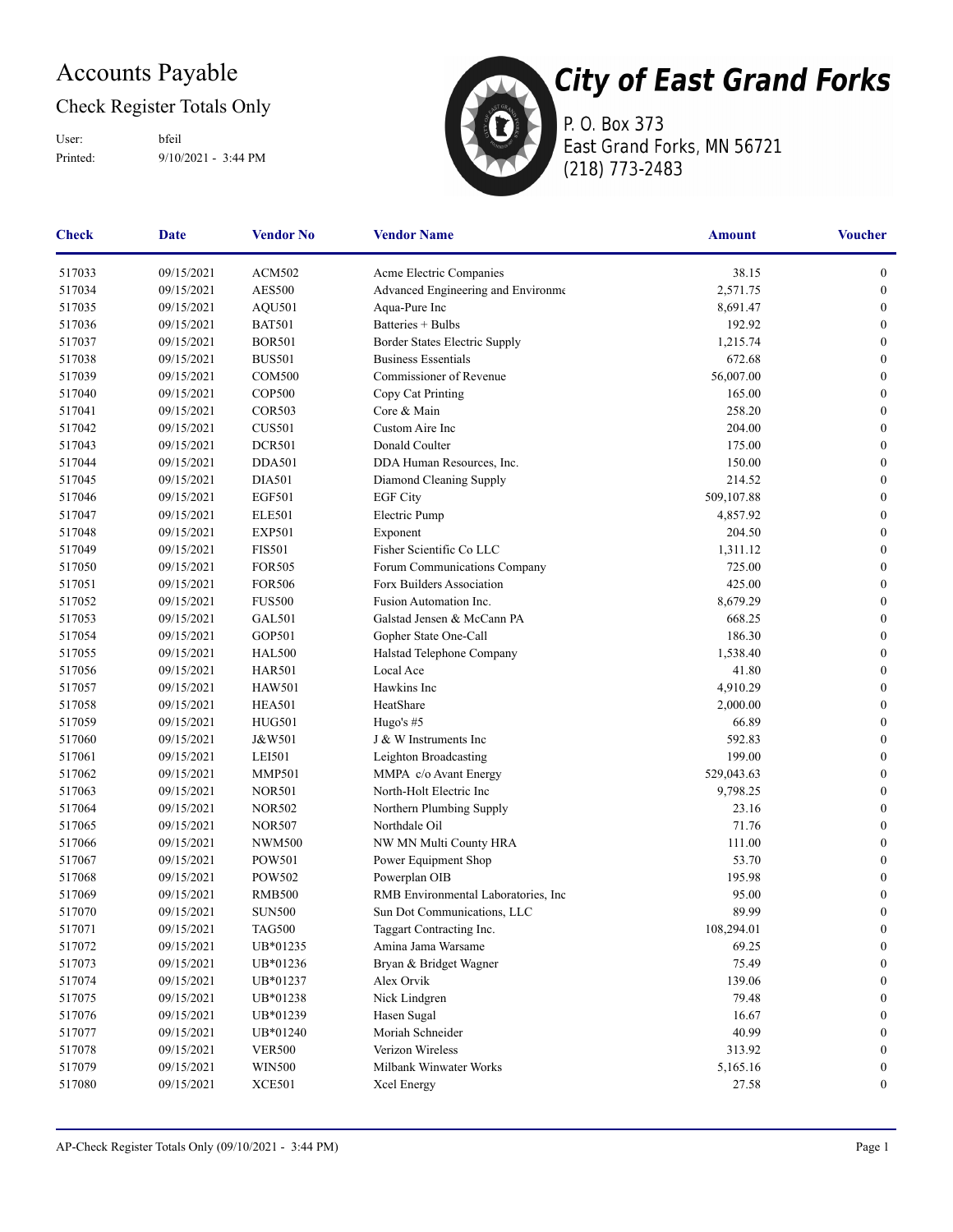| <b>Check</b> | <b>Date</b> | <b>Vendor No</b> | <b>Vendor Name</b> |              | <b>Amount</b> | <b>Voucher</b> |
|--------------|-------------|------------------|--------------------|--------------|---------------|----------------|
|              |             |                  |                    | Check Total: | 1,259,774.98  |                |
|              |             |                  |                    |              |               |                |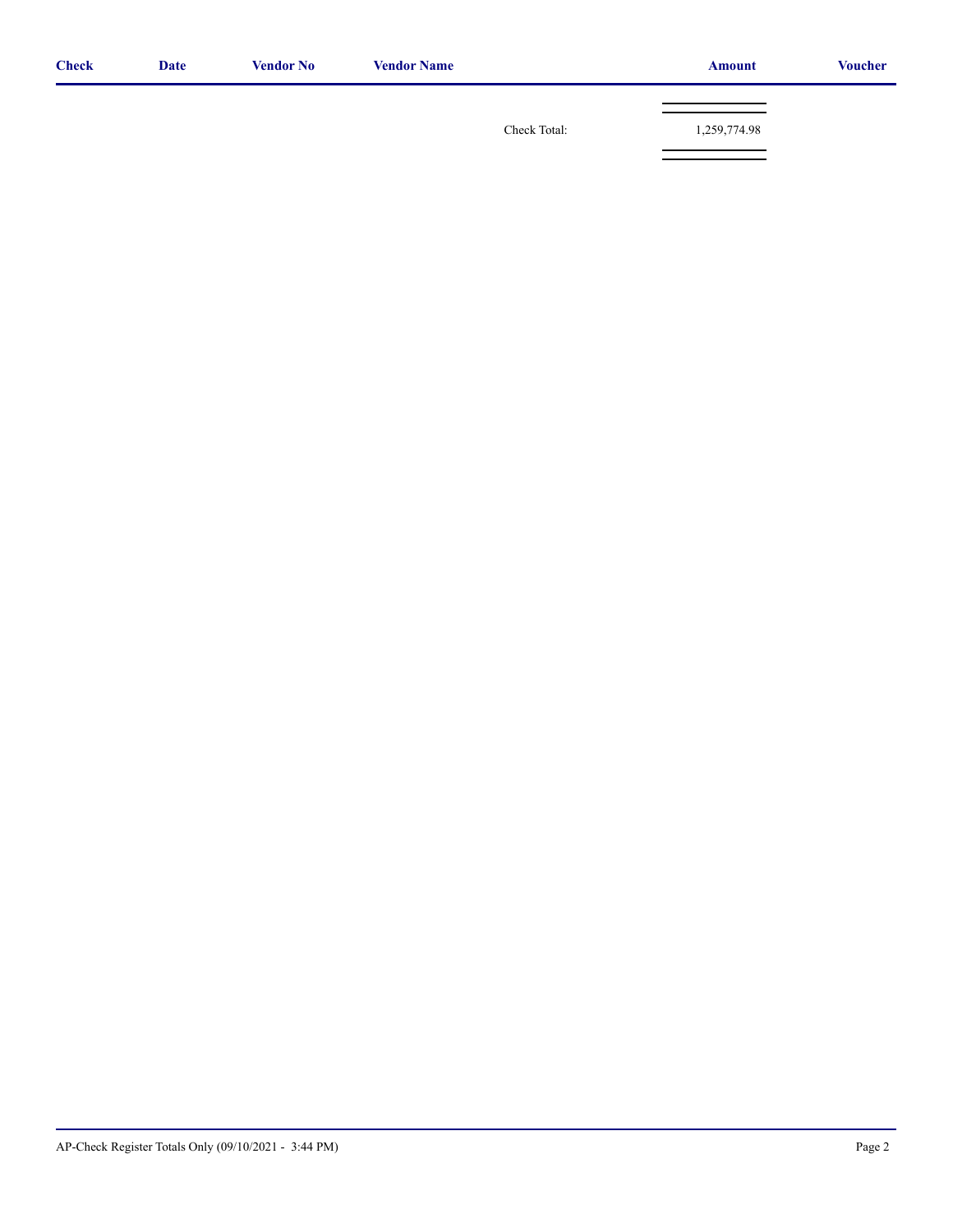## **Request for W&L Commission Action**

| RE:   | MN Energy Assistance Program Agreement 2021-2022<br><b>Tri-Valley ROFW Donation</b> |
|-------|-------------------------------------------------------------------------------------|
| From: | <b>Brianna Feil</b>                                                                 |
| To:   | East Grand Forks Water & Light Commissioners                                        |
| Date: | 9/15/2021                                                                           |

#### **Background:**

EGF Water & Light works closely with Tri-Valley for the Minnesota Energy Assistance Program and we sign an agreement annually to continue this working relationship.

Tri-Valley has a Reach Out For Warmth (ROFW) Program separate from energy assistance that is funded by donations from local businesses, churches, energy vendors, etc. and helps households that have depleted other resources.

From 2009-2018 Water & Light has contributed \$1,000 each year to the Tri-Valley Reach Out For Warmth Program. To help us reach our low-income energy goals, I would like to increase the donation to \$2,000 this year.

This will come out of our Electric Energy & Load Management budget.

#### **Recommendation:**

Approve and have staff electronically sign the Minnesota Energy Assistance Program agreement between vendor and service provider.

Approve the \$2,000 contribution to the Reach Out For Warmth Program.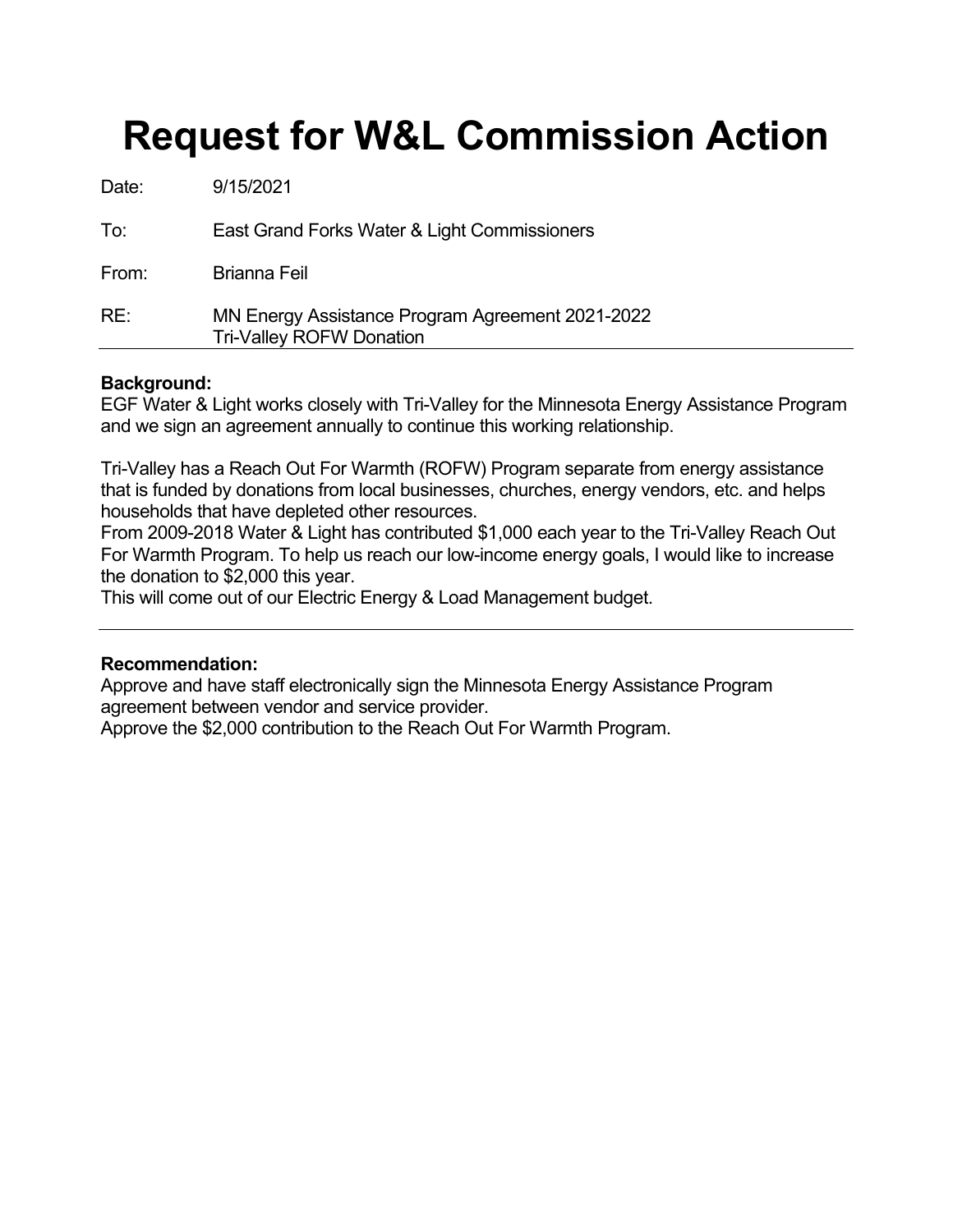#### **Minnesota Energy Assistance Program**

#### **Agreement Between Vendor and Service Provider**

East Grand Forks, City of., East Grand Forks 56721 and

successor home energy providers/water providers, hereafter referred to as "the vendor", hereby agrees to cooperate with (local EAP Service Provider) hereafter referred to as "the Service Provider", and the Minnesota Department of Commerce (COMM), Energy Assistance Programs, hereafter referred to as "the State" to deliver the Minnesota Energy Assistance Program and/or the Low-Income Household Water Program Assistance (LIHWAP) for Federal Fiscal Year 2022 (FFY 2022), October 1, 2021 through September 30, 2022.

#### I. The vendor and the Service Provider will:

1. Follow Energy Assistance Program (EAP) and LIHWAP policies and procedures in the EAP Policy Manual (in particular Chapter 16 for energy and Chapter 18 for water).

2. Maintain accurate client and consumption information.

3. Comply with the MN Government Data Practices Act (MGDPA), MN Stat. Ch. 13, as it applies to all data provided by the vendor,

the State, or its contractors under this agreement and as it applies to all data created, collected, received, stored, used, maintained or

disseminated by the vendor or the Service Provider, in performing the duties under this agreement. To administer this program,

the vendor and the service provider utilize a secure database with private information on individuals protected under the MGDPA.

The vendor and Service Provider agree to not release any private data, including from the database, to any third party without

written authorization from the subject of the data. By signing the application, applicants consent to the use of their private information

for purposes of this agreement.

4. Use information obtained from vendor, the State, or its contractors for the sole purpose of performing responsibilities and

duties for energy and water programs run by the State. Further, Service Provider and vendor shall implement and maintain

appropriate and reasonable administrative, technical and physical safeguards to protect such information from accidental or

unauthorized access, use, disclosure, and loss or destruction.

5. Negotiate for continuation or reconnection of service to households determined eligible for EAP/LIHWAP benefits.

6. Establish a dispute resolution process to resolve issues arising during the term of this agreement.

7. Collaborate and do everything possible to ensure the customer has continuous access to home heating and water service.

8. Minimize the risks of a customer's home energy and/or water crisis through the use of the EAP/LIHWAP benefits.

9. Encourage regular payments from the household.

10. Collaborate to reduce home energy and water costs.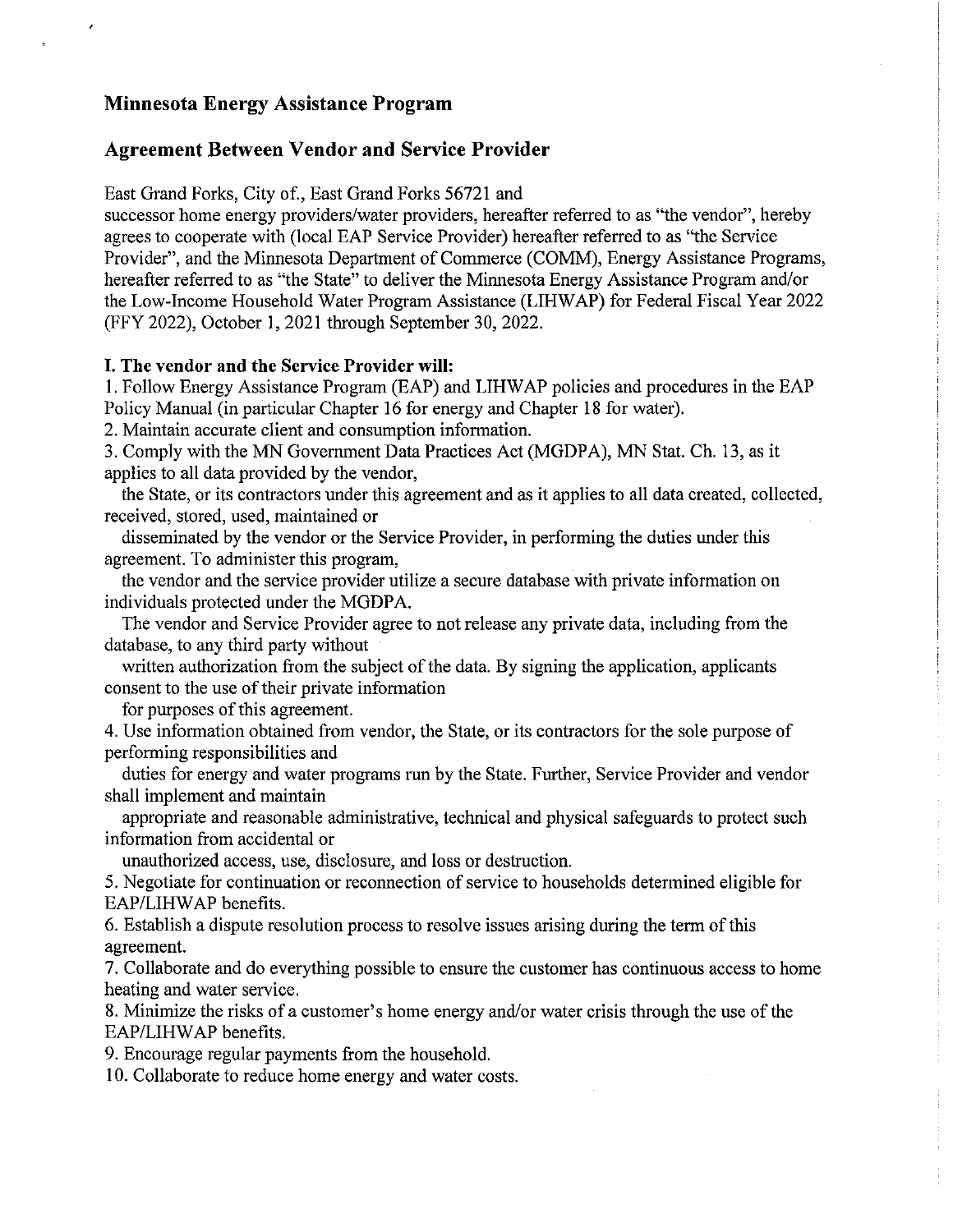11. Work together to ensure EAP/LIHWAP payments are appropriately applied to accounts and used for EAP/LIHWAP services as designated by the Service

Provider.

#### II. The Service Provider will:

1. Determine customer eligibility.

2. Provide new and existing vendors with information about the eHEAT software system.

- Work to ensure all vendors become eHEAT users.
- Provide necessary and/or ongoing training to vendors using eHEAT.  $\bullet$

3. Make authorization through eHEAT, telephone, fax or electronic communication of payments for:

- Electricity, heating sources and delivery of fuel.
- Continuation or reconnection of connected utilities.
- Fees including: service deposits, pressure tests, line bleeding, tank setting, tank rental, membership, if applicable.
- Removal from load limiters.
- Due and past due amounts for electricity and heating fuels.
- Current and past due amounts for water and sewer services.

4. Maintain customer authorizations for exchange of private data between the Service Provider and the vendor.

5. Enter account number into eHEAT in the format supplied by the vendor.

#### **III.** The vendor will:

1. Ensure EAP and LIHWAP eligible households are not treated adversely compared to other households. Oil and propane dealers are required to

comply with the Discrimination Prohibition in Minn. Stat. §325E.027. In addition, propane dealers are required to comply with the

following: Price and Fee Disclosure, Budget Payment Plan, Propane Purchase Contracts, and Terms of Sale in Minn. Stat.

§§216B.0992 - .0995. This includes making available the cash price or other applicable discount programs to EAP households.

2. Supply account number format to the Service Provider.

3. Upon request, provide a written price list of normal and customary services for home energy and/or water costs including but not limited to:

- Leak seek and pressure tests
- Bleeding lines
- Tank setting  $\bullet$
- Service deposits
- Reconnection fees
- Membership fees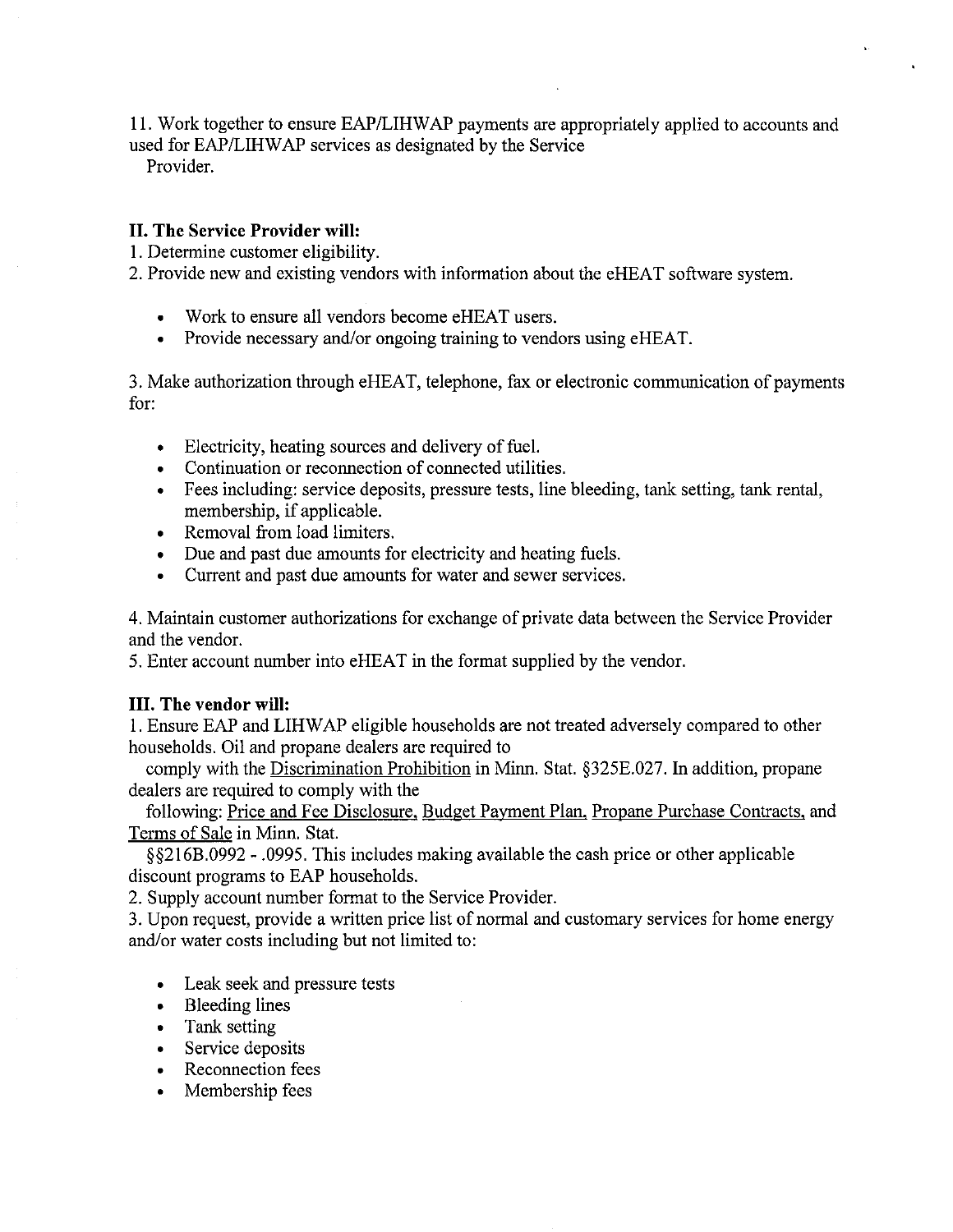- Minimum delivery requirements and costs  $\bullet$
- Emergency fuel and after hours delivery costs

4. When possible deliver remaining EAP/LIHWAP benefit before September 30, 2022.

5. Timely provide at the request of the customer, the Service Provider or the State, information on applicant households' home energy and/or

water costs, dwelling consumption data, delivery dates, bill payment history, arrearage history or post-delivery information.

This information will be provided in the format requested.

6. Provide dwelling consumption data within 5 business days of the request in eHEAT.

7. Respond promptly to consumption requests for crisis situations.

8. Register with the State to receive EAP/LIHWAP payments.

9. Use the warrant or EFT date as the EAP/LIHWAP payment date.

10. Apply all EAP/LIHWAP payments to the households account within 5 business days of receipt of payment.

11. Apply EAP payments to the household's energy costs before applying other energy payments.

12. Apply LIHWAP payments to the household's water costs before applying other water payments.

13. Ensure the LIHWAP payment will not generate a credit on the account of more than \$1.00. 14. Accept all customer payments.

15. Use EAP funds to pay for home energy costs, including fuel and other routine and required services as designated by the Service

Provider. Expenses such as service contracts, water, sewer, garbage, cable, internet, telephone, gasoline, machine parts,

engine oil, etc. cannot be paid with EAP funds.

16. Use LIHWAP funds to pay for home water and sewer costs, as designated by the Service Provider. Expenses such as service contracts,

garbage, cable, internet, telephone, etc. cannot be paid with LIHWAP funds.

17. Continue service, reconnect or deliver fuel to households as negotiated by the Service Provider on behalf of the household.

18. When addressing household energy and/or water emergencies, when possible, accept eHEAT payment status of "Payable" for

payment. When eHEAT is not available, accept early notification authorization by telephone, fax or electronic communication for

delivery of fuel, continuation or reconnection of connected utilities (including water service), or service deposits, and removal from

load limiters.

19. Accept a household application status in eHEAT of "approved" as income eligibility validation for EAP.

20. Report dangerous heating or fuel delivery situations for EAP households to the Service Provider.

21. Process and refund to the State any refunds requested by the Service Provider within 10 business days.

22. Process and refund to the State all credits attributable to EAP/LIHWAP payments remaining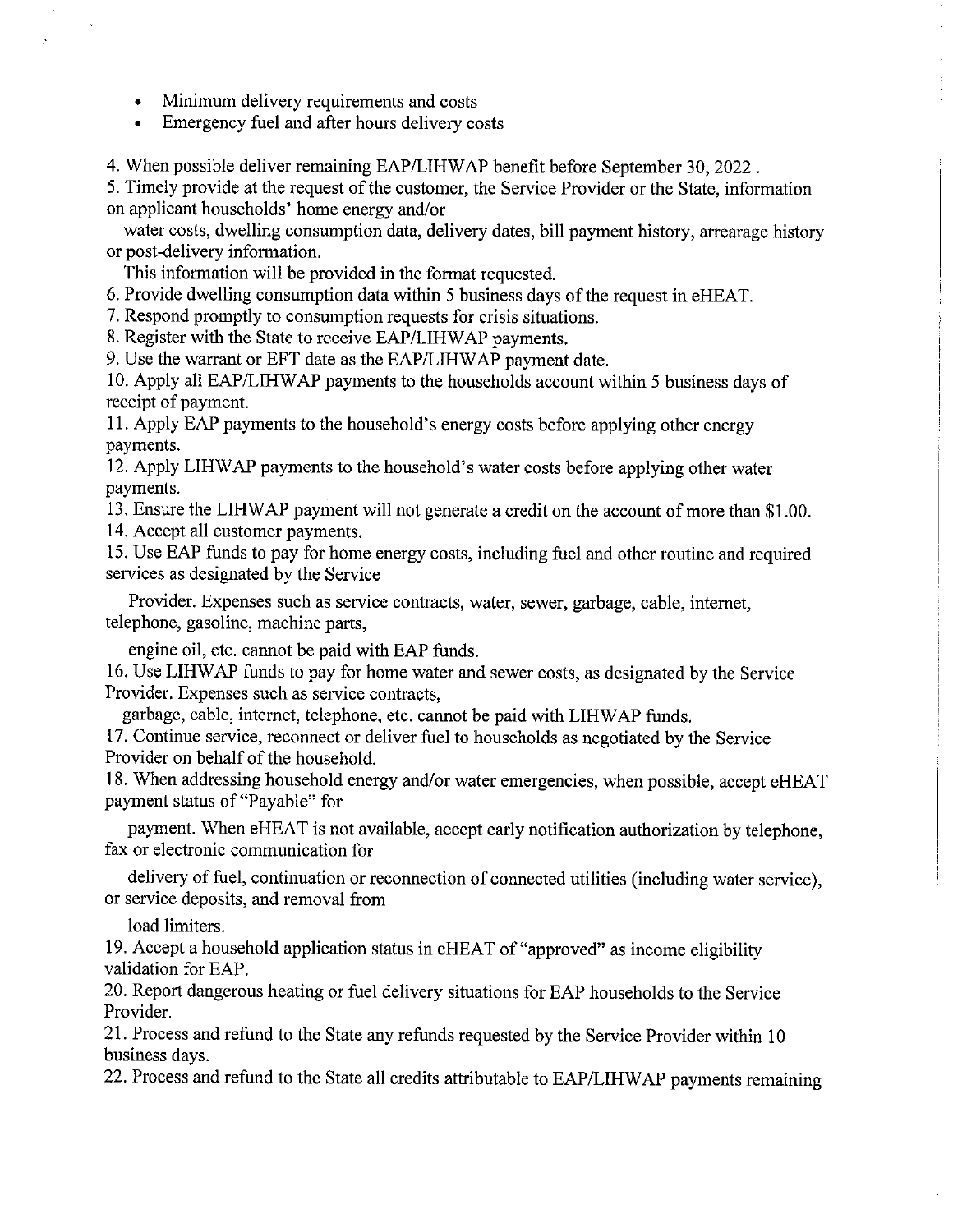on a customer's account

within 10 business days after a client ceases to be a customer.

23. Notify the Service Provider or State if there is reason to believe EAP/LIHWAP funds have been misused as described in the EAP Policy Manual.

 $\sim 10^{-1}$ 

24. Allow the Service Provider or State access to fiscal records of EAP/LIHWAP transactions for audit purposes for period of three (3) years

#### after payment.

25. Complete and return the Vendor Monitoring Report and the EAP Leveraging Report, when requested.

26. Use eHEAT when possible to administer EAP/LIHWAP program business, including but not limited to:

- Providing consumption
- Maintaining household account numbers
- Monitoring eligibility and payments
- Recording refunds

27. Implement and maintain eHEAT database security policies by:

- Limiting access to authorized personnel only
- Ensuring each user is assigned a unique user ID
- Ensuring email addresses associated with each user ID are current
- Deactivating users immediately upon termination of their role in the service delivery of EAP/LIHWAP
- Deactivating users who are on a temporary leave of absence, extended vacation, etc.  $\bullet$

IV. Either party to this agreement may terminate it at any time, with or without cause, upon thirty days written notice to

each other and the State.

#### V. Signatures:

 $\Gamma$ 

By checking this box you are agreeing to the Terms and Conditions of the Vendor Agreement.

eheat NextGen Build #df493c3 Build Date: 2021-09-01T19:55:41+0000